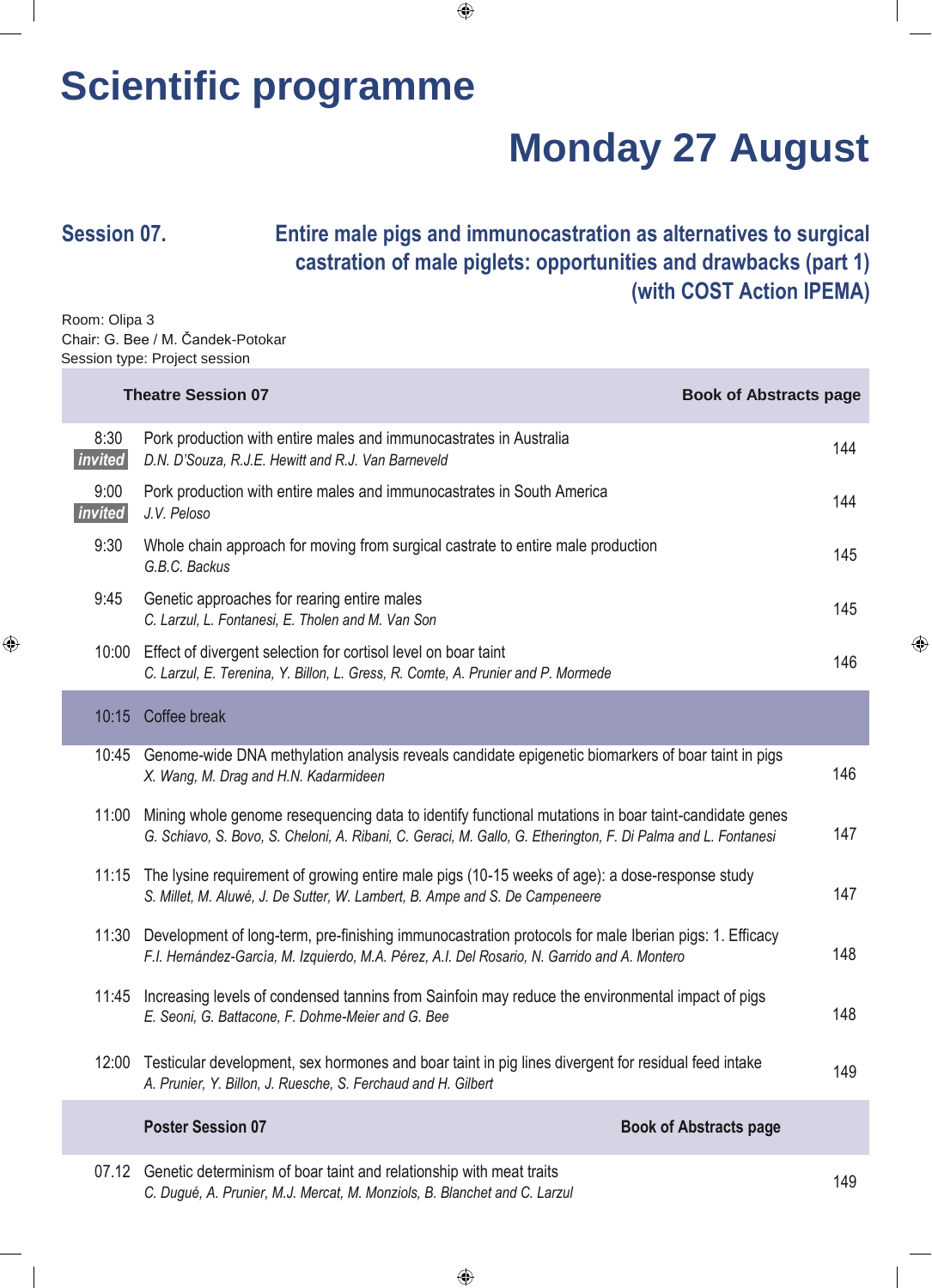| 07.13 | Genetic analysis of boar taint and fertility traits including hormone profiles in dam lines<br>I. Brinke, K. Roth, M.J. Pröll, C. Große-Brinkhaus, I. Schiefler, K. Schellander and E. Tholen | 150 |
|-------|-----------------------------------------------------------------------------------------------------------------------------------------------------------------------------------------------|-----|
| 07.14 | Boar taint and hormonal development in immunocastrated pigs of 3 breeds<br>E. Heyrman, L. Vanhaecke, S. Millet, F. Tuyttens, S. Janssens, N. Buys, J. Wauters and M. Aluwé                    | 150 |
|       | 07.15 Influence of terminal sire on fattening traits of pigs of four genders<br>G. Kušec, I. Djurkin Kušec, M. Škrlep, K. Gvozdanović and V. Margeta                                          | 151 |

 $\bigoplus$ 

### **Session 17. Entire male pigs and immunocastration as alternatives to surgical castration of male piglets: opportunities and drawbacks (part 2) (with COST Action IPEMA)**

Room: Olipa 3 Chair: G. Bee / M. Čandek-Potokar Session type: Project session

 $\bigoplus$ 

|       | <b>Theatre Session 17</b>                                                                                                                                                                                        | <b>Book of Abstracts page</b> |
|-------|------------------------------------------------------------------------------------------------------------------------------------------------------------------------------------------------------------------|-------------------------------|
| 14:00 | Weight of sex glands as an on line tool to discriminate entire males from immunocastrates<br>N. Batorek Lukač, G. Fazarinc, M. Prevolnik-Povše, M. Škrlep and M. Čandek-Potokar                                  | 228                           |
|       | 14:15 Health and welfare issues regarding surgical castration of male piglets and its alternatives<br>E. Von Borell, A. Prunier and U. Weiler                                                                    | 228                           |
| 14:30 | Finishing heavy boars for lower taint, suitable welfare and optimal performance<br>L. Martin, A. Frias, R.P.R. Da Costa, M.A.P. Conceição, R. Cordeiro and A. Ramos                                              | 229                           |
|       | 14:45 Pork production with immunocastration: welfare and environment<br>V. Stefanski, E. Labussière, S. Millet and U. Weiler                                                                                     | 229                           |
| 15:00 | Immunocastration, avoiding teeth clipping and tail docking improve piglets' production and welfare<br>L. Morgan, E. Klement, L. Koren, J. Meyer, D. Matas, S. Novak, L. Golda, Y. Cohen, W. Abu Ahmad and T. Raz | 230                           |
| 15:15 | Behavioural response to an intermittent stressor is higher in entire compared to castrated male pigs<br>M. Holinger, B. Früh, P. Stoll, M. Kreuzer, R. Graage, A. Prunier and E. Hillmann                        | 230                           |
| 15:30 | Meat quality issues in entire male and immunocastrated pigs<br>M. Škrlep and M. Čandek-Potokar                                                                                                                   | 231                           |
|       | 15:45 Coffee break                                                                                                                                                                                               |                               |
| 16:15 | Comparison of muscle proteome profile between entire males and surgically castrated pigs<br>K. Poklukar, M. Škrlep, U. Tomažin, N. Batorek Lukač and M. Čandek-Potokar                                           | 231                           |
| 16:30 | Quality control in entire male pig production with particular emphasis on boar taint detection<br>M. Font-I-Furnols, M. Čandek-Potokar, N. Panella-Riera, J.-E. Haugen and I. Bahelka                            | 232                           |
| 16:45 | Fully automated and rapid at-line method for measuring boar taint related compounds in back fat<br>C. Borggaard, R.I.D. Birkler, S. Støier and B. Lund                                                           | 232                           |
| 17:00 | Raising entire male pigs: a framework for sensory quality control<br>D. Moerlein                                                                                                                                 | 233                           |

◈

 $\bigoplus$